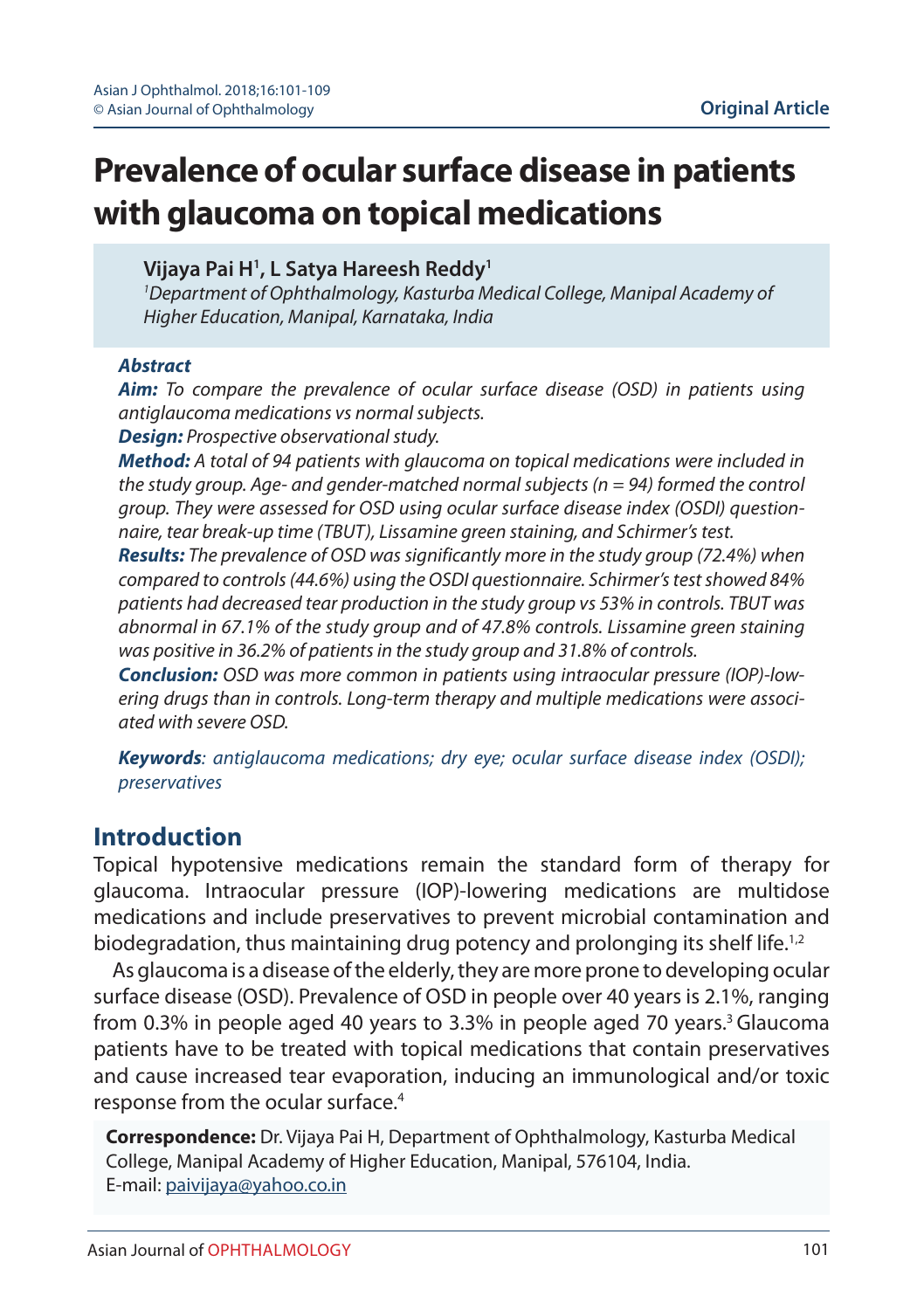## **Methods**

This was a prospective observational study conducted at a tertiary care center during the period between August 2013 and September 2015. Patients with glaucoma ( $n = 94$ ) formed the study group; age- and gender-matched normal subjects ( $n = 94$ ) who were not on any topical medications formed the control group. Sample size was estimated based on the minimum expected prevalence of 40% (based on the literature). In order to estimate this prevalence with 25% allowable error and 95% confidence, the required sample size was estimated to be a minimum of 93.

The study was cleared by the institutional ethical committee. Patients with primary open angle glaucoma, primary angle closure glaucoma, combined mechanism glaucoma, pseudoexfoliation, and pigment dispersion glaucoma using topical antiglaucoma medications for more than six months were recruited. Patients who were using topical medications like steroids and lubricants, those who had undergone any ocular surgery, and patients with lens-induced glaucoma and glaucoma secondary to uveitis were excluded from the study. Information regarding the number of eye medications for glaucoma and duration of treatment was collected.

Patients were assessed for OSD using the following tests in the order given below.

1. Ocular surface disease index questionnaire (OSDI)

The OSDI is a disease-specific questionnaire used to quantify the specific impact of dry eye on vision related quality of life. The total OSDI score is calculated using the formula:

Sum of scores for all the questions asked  $OSDI =$ X 25 Total number of questions answered

Using OSDI scores, patients were categorized as: normal (score 0-12), mild symptoms (13-22), moderate symptoms (23-32), and severe symptoms (33-100).5

2. Tear film break-up time (TBUT)

TBUT was evaluated by measuring the interval between the last blink and the appearance of the first area of tear film break-up on the corneal tear film using a cobalt blue filter on the slit lamp microscope. The results were graded as: more than ≥ 10 seconds: normal; 5-9 seconds: mild to moderate; < 5 seconds: severe

3. Lissamine green staining of cornea and conjunctiva Lissamine green staining was done by instilling one drop of Lissamine green into the lower conjunctival sac. Staining of the ocular surface was evaluated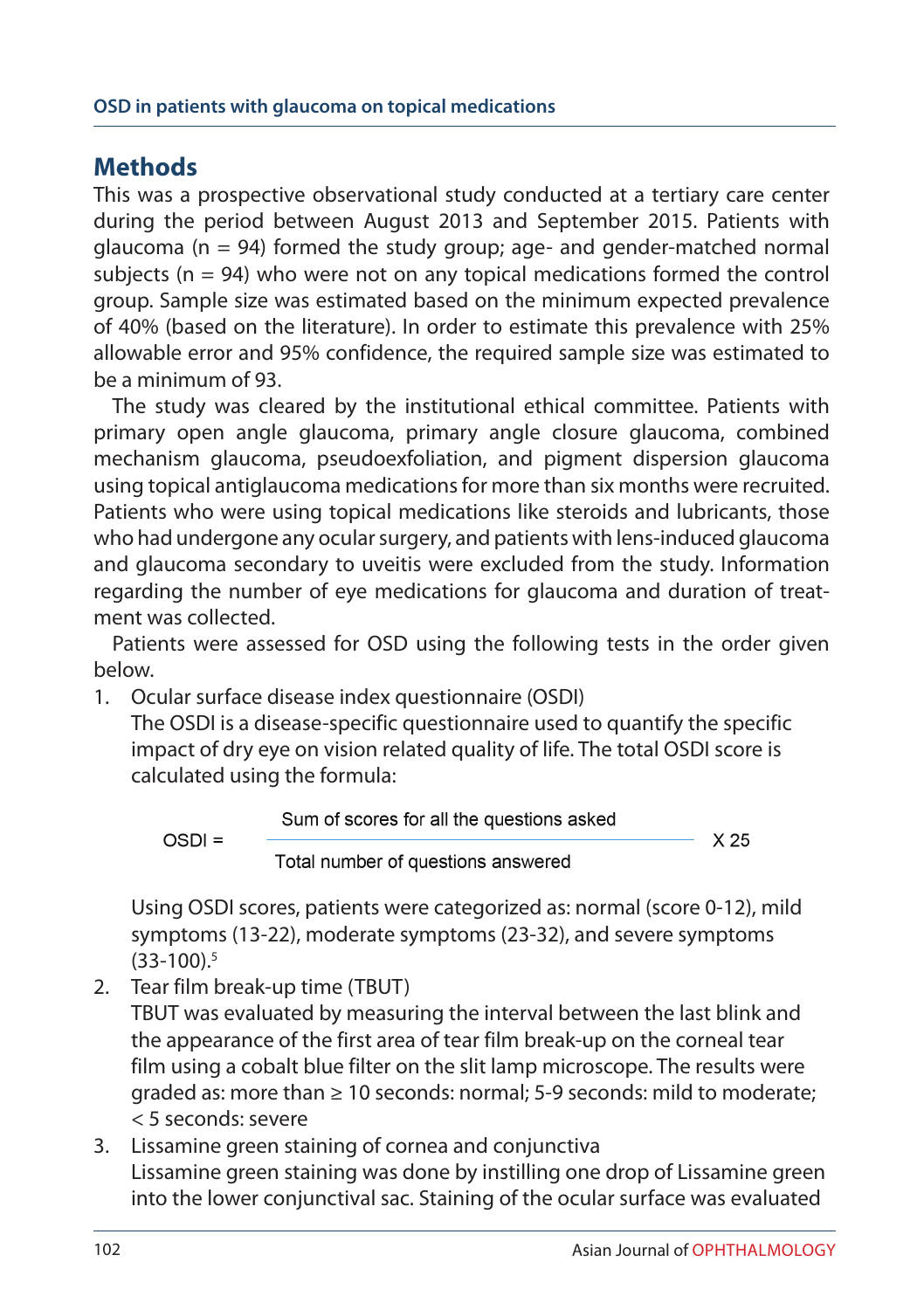after 30 seconds but before 2 minutes had elapsed after the instillation. It was graded using the Oxford Scheme as: 0-1: normal; 2-3: mild to moderate; and 4-5: severe.

4. Schirmer's test

Schirmer's test 1 (without anaesthesia) was done by placing a Whatmann no. 41 filter paper in the lower cul-de-sac over the junction of the outer and middle third of the lower lid. Readings were noted after five minutes. Values were classified as: above 10 mm: normal; 6 to 10 mm: mild to moderate; and < 5 mm: severe tear deficiency.

## **Results**

A total of 94 patients with glaucoma and 94 controls were included in the study. Among the patients with glaucoma, 61 (64.9%) were males and 33 (35.1%) were females. Among controls, 61 (64.9%) were males and 33 (35.1%) were females.

Mean age of the glaucoma patients was  $63.5 \pm 10$  years, ranging from 26 to 92 years. Mean age of controls was  $62.3 \pm 10.7$  years, ranging from 29 to 82 years. Twenty-six patients (27.7%) were on treatment for less than or equal to one year, 37 patients (39.4%) for 2-5 years, 20 patients (21.3%) for 6-10 years, and 11 patients (11.7%) were on treatment for more than 10 years.

Among glaucoma patients, 68 (72.4%) patients had symptoms of OSD on the OSDI questionnaire. Of those, 62 patients (66%) had mild to moderate symptoms and 6 patients (6.4%) had severe symptoms. Schirmer's test showed decreased tear production in 79 patients (84%). Among them, 44 patients (46.8%) had mild to moderate decrease in tear production while severe deficiency was seen in 35 patients (37.2%). TBUT was abnormal in 63 patients (67.1%). Lissamine green staining was positive in 34 patients (36.2%), of which 33 patients (35.1%) had mild to moderate staining and 1 patient (1.1%) had severe staining (Table 1).

| <b>Results</b>           | <b>OSD</b> (%) | <b>Schirmer's</b><br>test $(\% )$ | <b>TBUT (%)</b> | <b>Lissamine</b><br>green<br>staining (%) |
|--------------------------|----------------|-----------------------------------|-----------------|-------------------------------------------|
| <b>Normal</b>            | 27.7           | 16                                | 33              | 63.8                                      |
| Mild-<br><b>Moderate</b> | 66             | 46.8                              | 62.8            | 35.1                                      |
| <b>Severe</b>            | 6.4            | 37.2                              | 4.3             | 1.1                                       |

| Table 1. Tests results of patients on topical IOP lowering medications |  |  |
|------------------------------------------------------------------------|--|--|
|                                                                        |  |  |

Fifty-two patients were on treatment with more than one antiglaucoma medication. With increased number of medications, from one or two to three or four, the mean OSDI score increased from mild (19.6) to moderate (23.1), respectively,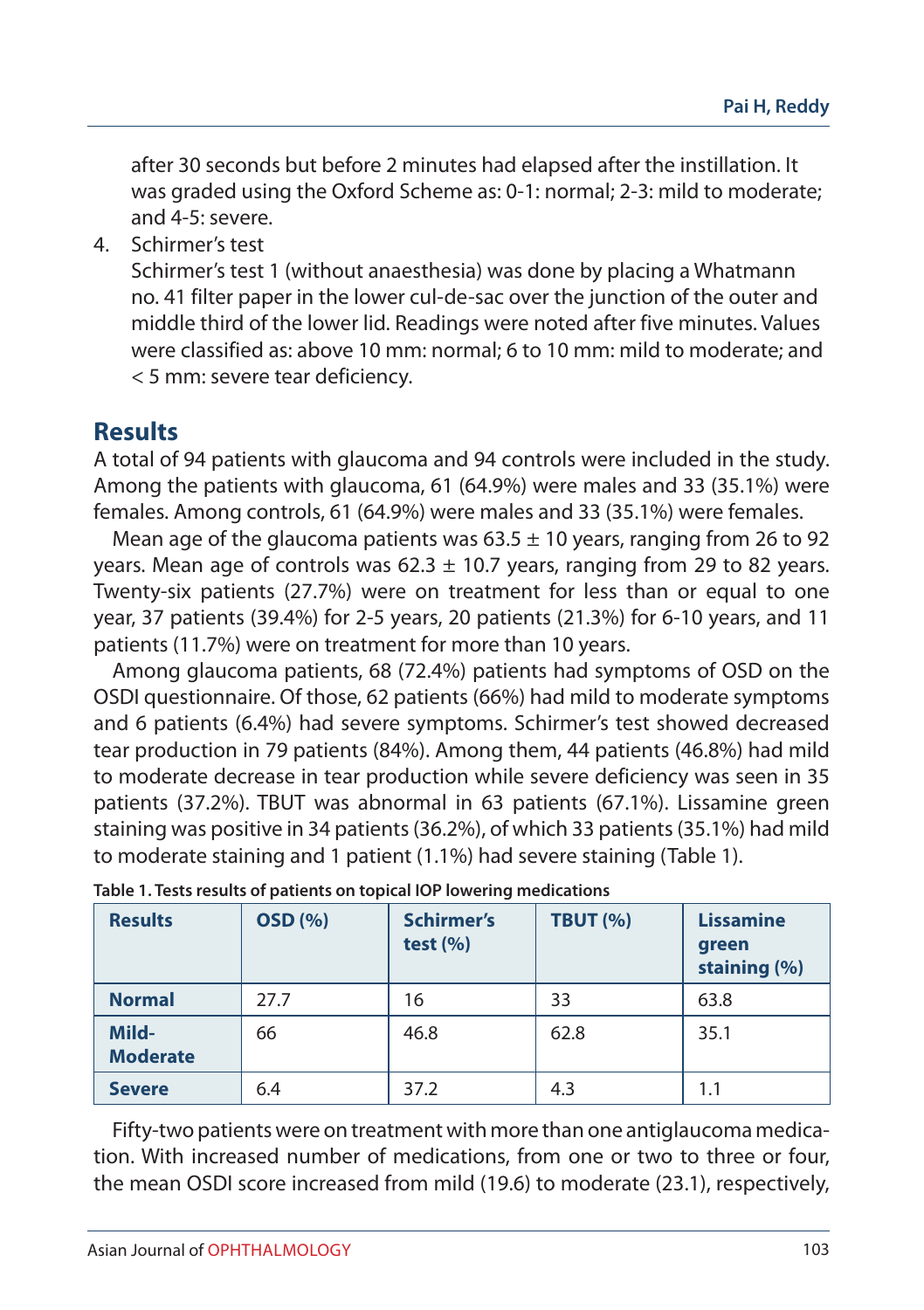although it was not statistically significant ( $p = 0.183$ , independent sample t-test) (Table 2).

| <b>Number of drugs</b> | Number of<br>patients | <b>Mean OSDI score</b> | <b>Std deviation</b> |
|------------------------|-----------------------|------------------------|----------------------|
| 1 to 2                 | 79                    | 19.6203                | 9.59                 |
| $3$ to 4               | 15                    | 23.1333                | 7.36                 |

#### **Table 2. Mean OSDI score in relation to number of medications**

P = 0.183, Independent sample t-test

The mean OSDI score in patients using medications for less than five years was 16.5, indicating mild OSD, and in patients using medications for more than five years it was 27.1, indicating moderate OSD. The difference ( $p = 0.00$ ) was statistically significant (Independent sample t-test) (Table 3). With increased duration of treatment and number of medications, test results became more positive (Tables 4-7).

**Table 3. Mean OSDI score in relation to treatment duration** 

| <b>Treatment</b><br>duration | <b>Number of</b><br>patients | <b>Mean OSDI score</b> | <b>Std deviation</b> |
|------------------------------|------------------------------|------------------------|----------------------|
| $<$ 5 years                  | 62                           | 16.5806                | 8.33                 |
| $> 5$ years                  | 32                           | 27.1562                | 6.93                 |

 $P = 0.000$ , Independent sample t-test

#### **Table 4. Correlation between treatment duration and tests**

| <b>Treatment</b><br>duration<br>(years) | <b>Number</b><br><b>of</b><br>patients | OSDI%             |                   |                       | <b>Schirmer's test %</b> |                         |               |
|-----------------------------------------|----------------------------------------|-------------------|-------------------|-----------------------|--------------------------|-------------------------|---------------|
|                                         |                                        | <b>Normal</b>     | Mild-<br>moderate | <b>Severe</b>         | <b>Normal</b>            | Mild-<br>moderate       | <b>Severe</b> |
| $\leq$ 1                                | 26                                     | 17<br>65.4%       | 9<br>34.6%        | $\Omega$<br>0%        | 10<br>38.5%              | 9<br>34.6%              | 7<br>26.9%    |
| $2 - 5$                                 | 37                                     | 8<br>21.6%        | 29<br>78.4%       | $\Omega$<br>0%        | $\overline{4}$<br>10.8%  | 23<br>62.2%             | 10<br>27%     |
| $6 - 10$                                | 20                                     | 1<br>5%           | 17<br>85%         | $\overline{2}$<br>10% | 1<br>5%                  | 10<br>50%               | 9<br>45%      |
| >10                                     | 11                                     | $\Omega$<br>$0\%$ | 7<br>63.6%        | 4<br>36.4%            | $\Omega$<br>0%           | $\overline{2}$<br>18.2% | 9<br>81.8%    |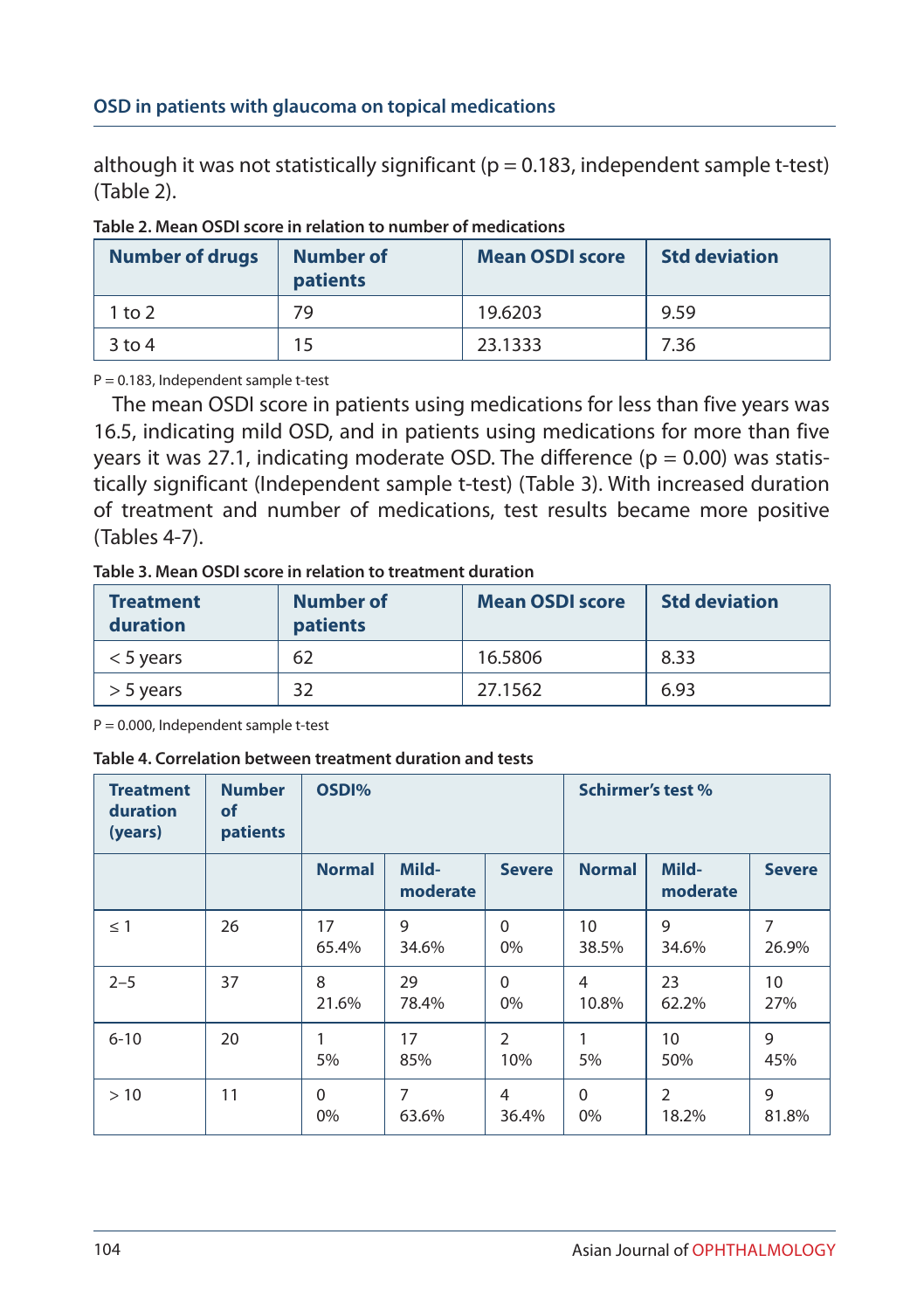| <b>Treatment</b><br>duration<br>(years) | <b>Number</b><br>of<br>patients | <b>TBUT (%)</b> |                   |                |                | <b>Lissamine Green staining (%)</b> |                |
|-----------------------------------------|---------------------------------|-----------------|-------------------|----------------|----------------|-------------------------------------|----------------|
|                                         |                                 | <b>Normal</b>   | Mild-<br>moderate | <b>Severe</b>  | <b>Normal</b>  | Mild-<br>moderate                   | <b>Severe</b>  |
| $\leq$ 1                                | 26                              | 19<br>73.1%     | 7<br>26.9%        | $\Omega$<br>0% | 25<br>96.2%    | 3.8%                                | $\Omega$<br>0% |
| $2 - 5$                                 | 37                              | 11<br>29.7%     | 26<br>70.3%       | $\Omega$<br>0% | 30<br>81.1%    | 7<br>18.9%                          | $\Omega$<br>0% |
| $6 - 10$                                | 20                              | 5%              | 19<br>95%         | $\Omega$<br>0% | 5<br>25%       | 15<br>75%                           | $\Omega$<br>0% |
| >10                                     | 11                              | $\Omega$<br>0%  | 7<br>63.6%        | 4<br>36.4%     | $\Omega$<br>0% | 10<br>90.9%                         | 9.1%           |

| Table 5. Results of TBUT and Lissamine green staining in relation to treatment duration |  |  |  |
|-----------------------------------------------------------------------------------------|--|--|--|
|-----------------------------------------------------------------------------------------|--|--|--|

| Table 6. Correlation between number of drugs and OSDI, Schirmer's test |  |
|------------------------------------------------------------------------|--|
|------------------------------------------------------------------------|--|

| <b>Number</b><br>of drugs | <b>Number</b><br>of<br>patients | <b>OSDI</b> (%) |                        |                |                | Schirmer's test (%) |                            |
|---------------------------|---------------------------------|-----------------|------------------------|----------------|----------------|---------------------|----------------------------|
|                           |                                 | <b>Normal</b>   | Mild-<br>moderate      | <b>Severe</b>  | <b>Normal</b>  | Mild-<br>moderate   | <b>Severe</b>              |
|                           | 42                              | 16<br>38.1%     | 25<br>59.5%            | 2.4%           | 7<br>16.7%     | 23<br>54.8%         | $12 \overline{ }$<br>28.6% |
| $\overline{2}$            | 37                              | 7<br>18.9%      | 25<br>67.6%            | 5<br>13.5%     | 5<br>13.5%     | 12<br>32.4%         | 20<br>54%                  |
| 3                         | 13                              | 3<br>23.1%      | 10<br>76.9%            | $\Omega$<br>0% | 3<br>23.1%     | 9<br>69.2%          | 7.7%                       |
| 4                         | $\overline{2}$                  | $\Omega$<br>0%  | $\overline{2}$<br>100% | $\Omega$<br>0% | $\Omega$<br>0% | $\Omega$<br>0%      | 2<br>100%                  |

**Table 7. Correlation between number of drugs and TBUT, Lissamine green staining**

| <b>Number</b><br>of drugs | <b>Number</b><br>of<br>patients | <b>OSDI</b> (%) |                   |               |               | Schirmer's test (%) |                |
|---------------------------|---------------------------------|-----------------|-------------------|---------------|---------------|---------------------|----------------|
|                           |                                 | <b>Normal</b>   | Mild-<br>moderate | <b>Severe</b> | <b>Normal</b> | Mild-<br>moderate   | <b>Severe</b>  |
|                           | 42                              | 21<br>38.1%     | 21<br>59.5%       | 0<br>2.4%     | 34<br>81%     | 8<br>19%            | $\Omega$<br>0% |
|                           | 37                              | 7<br>18.9%      | 27<br>73%         | 3<br>8.1%     | 19<br>51.4%   | 17<br>45.9%         | 2.7%           |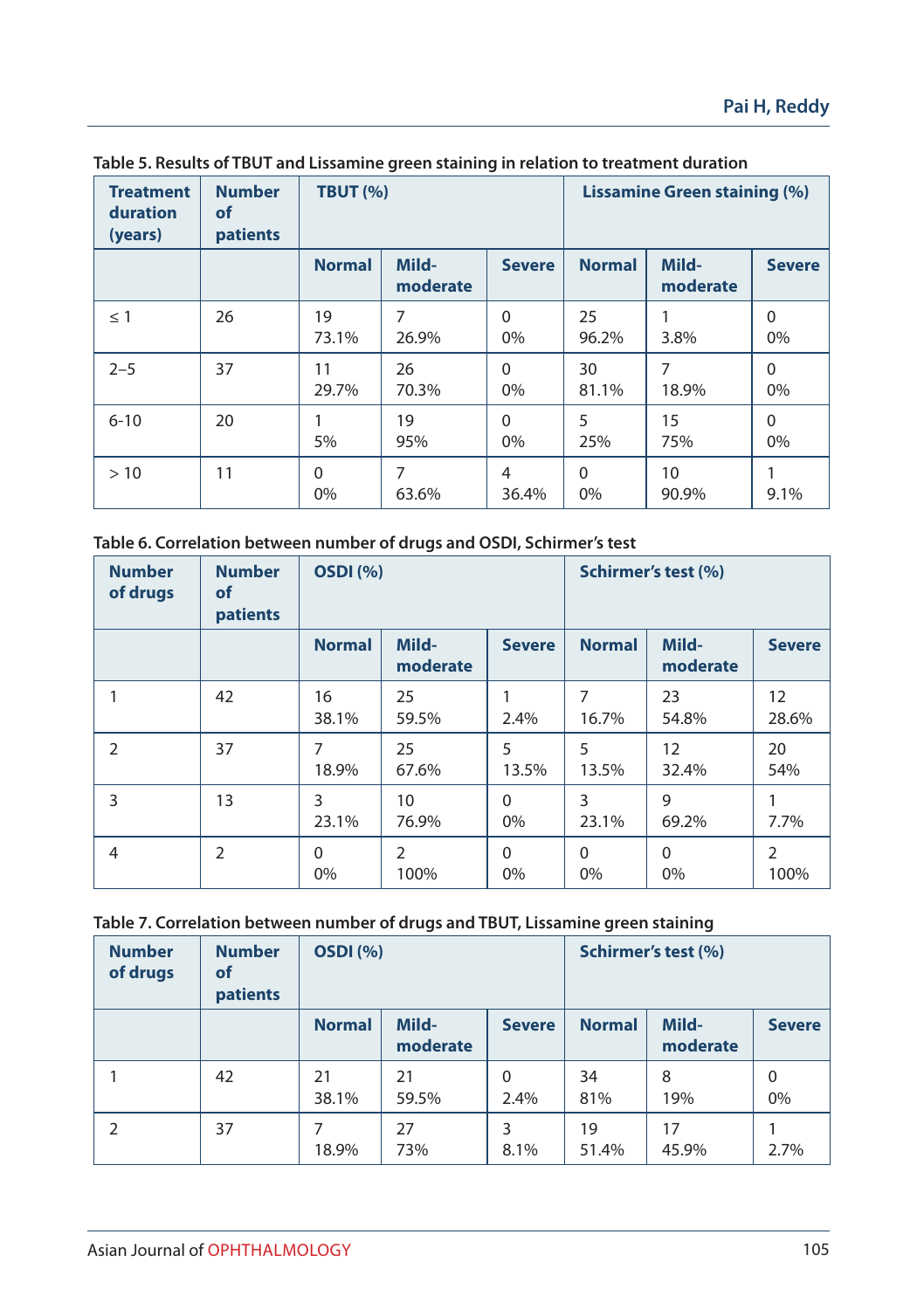#### **Number of drugs Number of patients OSDI (%) Schirmer's test (%) Normal Mildmoderate Severe Normal Mildmoderate Severe** 3 13 3 23.1% 9 69.2% 1 7.7% 7 53.8% 6 46.2%  $\Omega$ 0% 4 2 0 0%  $\overline{2}$ 100%  $\Omega$ 0%  $\Omega$ 0%  $\overline{2}$ 100%  $\Omega$ 0%

#### **OSD in patients with glaucoma on topical medications**

Among controls, 42 (44.6%) patients had symptoms of OSD on the OSDI questionnaire. Of those, 40.4% had mild to moderate symptoms and 4.25% had severe symptoms. Schirmer's test showed 50 patients (53%) with decreased tear production. TBUT was abnormal in 45 patients (47.8%). Lissamine green staining was positive in 30 patients (31.8%) (Table 8).

**Table 8. Test results of controls** 

| <b>Results</b> | OSDI % | <b>Schirmer's</b><br>test % | <b>TBUT %</b> | <b>Lissamine</b><br>green<br>staining % |
|----------------|--------|-----------------------------|---------------|-----------------------------------------|
| Normal         | 55.3%  | 46.8%                       | 52.1%         | 68.0%                                   |
| Mild-moderate  | 40.4%  | 38.2%                       | 36.1%         | 29.7%                                   |
| Severe         | 4.2%   | 14.8%                       | 11.7%         | 2.1%                                    |

## **Discussion**

The ocular surface is one of the most complex tissues in the body as it is not protected by skin, which is the body's most valuable defence against both desiccation and infection. The stability of the ocular surface provides protection and a refractive surface that allows for good-quality vision. The tear film is fundamental in the maintenance of the ocular surface. Any condition that adversely affects the stability and function of the tear film may result in unstable tear film and OSD onset.

As defined by the International Dry Eye Workshop (DEWS),<sup>6</sup> dry eye is a multifactorial disease that results in:

- 1. symptoms of discomfort;
- 2. visual disturbance;
- 3. tear film instability;
- 4. potential damage to the ocular surface;
- 5. increased osmolarity of the tear film; and
- 6. inflammation of the ocular surface.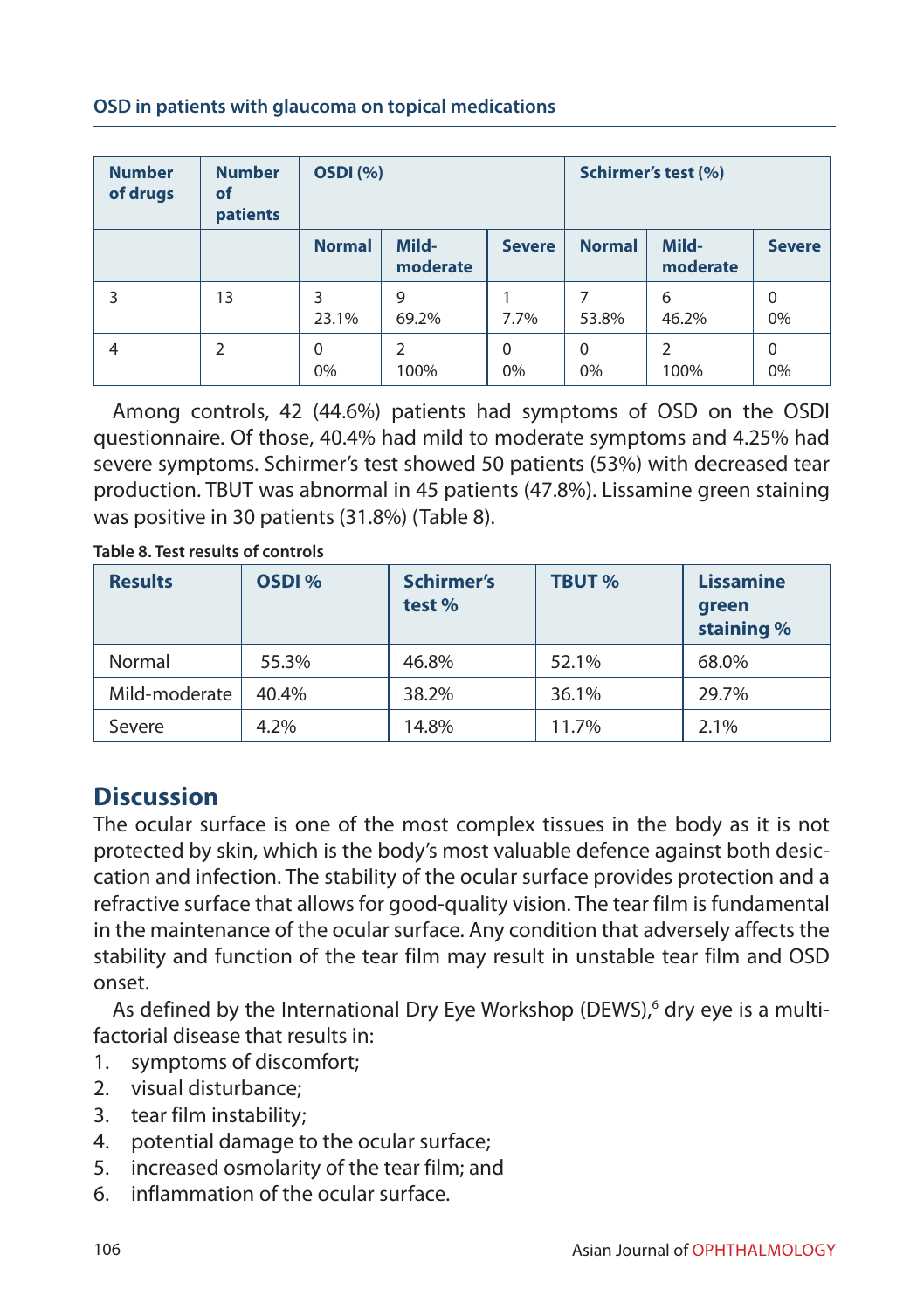Dry eye disease is of two types: aqueous tear-deficient dry eye (ADDE) and evaporative dry eye (EDE).

OSD is a common comorbidity in patients with glaucoma due to the fact that its prevalence increases with age as in glaucoma. OSD is known to occur in approximately 15% of the general elderly population and is reported in 48% to 59% of patients treated with topical antiglaucoma medications.<sup>1,7,8</sup> One in six patients with glaucoma has OSD symptoms severe enough that they need some form of treatment for OSD.

The German Glaucoma and Dry Eye Register<sup>9</sup> reported that the incidence of dry eye increases with age and among women. We had a greater number of males in the study group. The severity of OSD among males and females was not statistically different. (Chi square test/ Fisher exact test  $p = 0.142$ ). They reported increased prevalence of dry eye with long-term use of multiple topical antiglaucoma medications, a similar observation made in our study.

Barisic *et al.*10 observed that 75% of patients had symptoms of OSD using the OSDI questionnaire. Of those, 17% had scores in accordance with mild OSD, 11% had moderate OSD, and 47% had severe OSD. The overall prevalence was similar to our study (72.4%). In our study, we had more patients with mild to moderate symptoms. However, they had more patients with severe symptoms (47%) when compared to our study (6.4%).

Vinutha *et al.*11 observed that 32% of patients reported symptoms in at least one eye on the OSDI questionnaire, which was less when compared to our study. TBUT (74%) (mild to moderate: 54%; and severe: 20%) and Lissamine green staining (47%) results were more positive in their study when compared to our study. Schirmer's test showed more positive results in our study (total: 84%; mild to moderate: 46.8%; severe: 37.2%) when compared to their study (total: 72 %; mild to moderate: 50.5%; severe: 21.5%). They also reported that with increased treatment duration and number of medications more patients became symptomatic and test results became abnormal. Our observation was similar to their study.

Leung et al.<sup>1</sup> examined the prevalence of OSD using the OSDI questionnaire, TBUT, Lissamine green staining, and Schirmer's test. In their study, 60 patients (59%) had symptoms of OSD in the OSDI questionnaire, less than our study (72.4%). Twenty-seven patients (27%) had severe symptoms in their study, more than in our study. They observed that the use of more BAK-containing drops was significantly associated with higher prevalence of abnormal results on Lissamine green staining (22%). None of them had severe staining with Lissamine green. In our study, Lissamine green staining was positive in 34 patients (36.2%) and only one patient had severe staining. Similar to the findings by Leung *et al.*,<sup>1</sup> we found that with increased number of medications test results became more positive. We were not able to comment on the preservatives in the medication because of the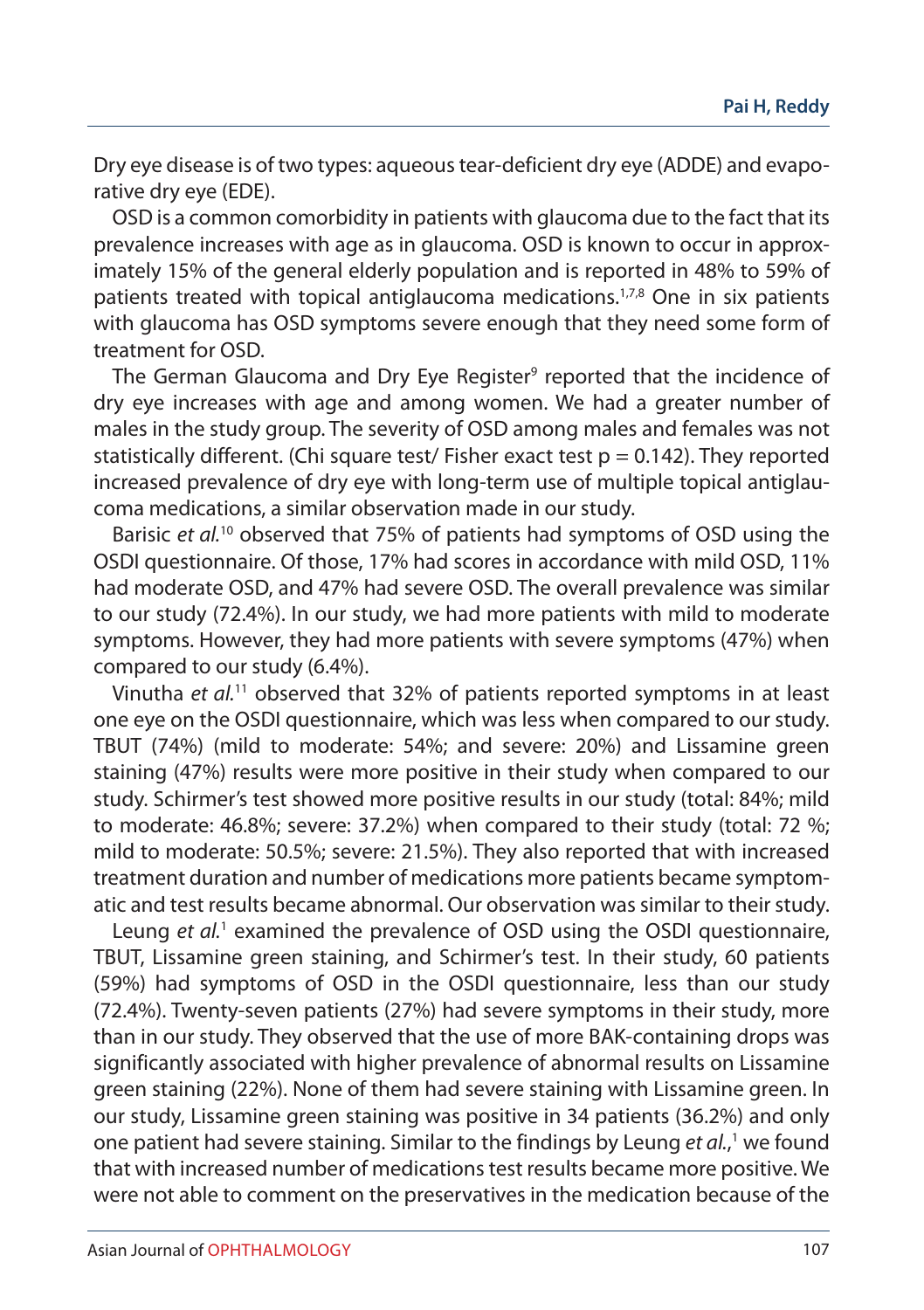wide range of eye drops being sold by different pharmaceutical companies in our country.

Fechtner *et al.<sup>8</sup>* used the OSDI to describe the prevalence of OSD among patients treated for glaucoma and found that 48.4% of the patients had mild to severe symptoms, which was significantly less when compared to our study, where 72.4% patients had symptoms of OSD. Patients on one medication had a mean OSDI score of  $12.9 \pm 13.1$ , which was significantly lower when compared to patients on two (16.7  $\pm$  17.0; P = 0.007) or three medications (19.4  $\pm$  18.1; P = 0.0001). This was similar to our study, where with increased number of medications from one or two to three or four, the mean OSDI score increased from mild (19.6) to moderate (23.1), respectively, although it was not statistically significant ( $p = 0.183$ ).

In a study published by Garcia-Feijoo *et al.*, 12 the overall prevalence rate of OSD was 59.2%, with 25.7% having mild symptoms, 13.2% with moderate symptoms, and 20.3% with severe symptoms on the OSDI questionnaire, which is lower compared to our study. Patients on treatment for less than six years had a significantly lower mean OSDI score (18: mild OSD) when compared to patients on treatment for six years or more (23: moderate OSD;  $P = 0.03$ ). With increased number of medications from one or two medications to three or four medications, the mean OSDI score increased from mild to moderate, although the difference in scores was not statistically significant ( $P = 0.15$ ). In our study, mean OSDI scores in patients using medications for less than five years was 16.5, indicating mild OSD, while in patients using medications for more than five years it was 27.1, indicating moderate OSD. This difference ( $p = 0.00$ ) was statistically significant and correlated with their study.

The effect of preservatives in antiglaucoma medications on the ocular surface and their role in causation of OSD has been greatly investigated. However, we did not study the preservatives in the medications used by the study group.

The differences among the prevalence of OSD in different studies could be due to differences in methodology, severity of disease, age, duration of therapy, and the type and number of medications used. The severity of dry eye was more evident with TBUT and Schirmer's test as compared to Lissamine green staining.

In the studies mentioned above, only Leung *et al.* and Vinutha *et al.* used methods such as the OSDI questionnaire for subjective analysis, Schirmer's test for tear production, TBUT for Meibomian gland function, and Lissamine green surface staining to asses OSD. In our study, we also used all the methods to assess OSD and compared it with the age-matched controls. This helped us to assess them along with glaucoma patients, helping to compare the effect of glaucoma medications in the occurrence of OSD.